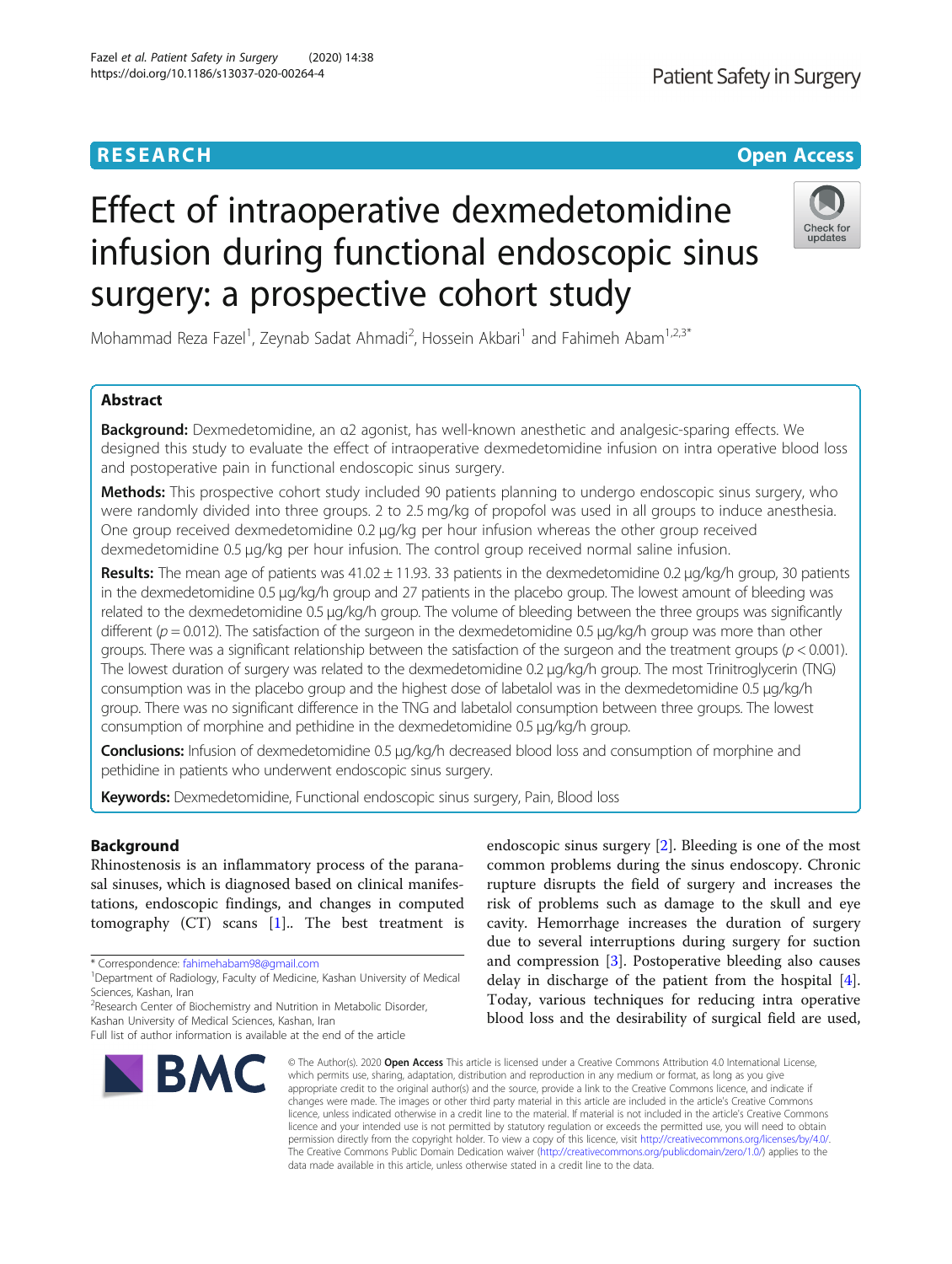| Variable                 | <b>Dexmedetomidine</b><br>0.2 µg/kg/h | <b>Dexmedetomidine</b><br>$0.5 \mu g/kg/h$ | Placebo          | <i>p</i> -value* |
|--------------------------|---------------------------------------|--------------------------------------------|------------------|------------------|
| Hemorrhage volume (ml)   | $252.7 \pm 115$                       | $238.3 \pm 87.7$                           | $312.9 \pm 83.9$ | 0.012            |
| Initial Hemoglobin(g/dl) | $13.90 + 1.66$                        | $14.33 + 1.70$                             | $13.94 + 1.23$   | 0.5              |

<span id="page-1-0"></span>Table 1 Mean and standard deviation of volume of hemorrhage and hemoglobin at arrival in the studied groups

\*ANOVA, P-values < 0.05 were considered statistically significant

which include: 1. Using an intravenous anesthetic method instead of anesthesia with inhalable gases, which has been identified in several studies that this method effectively reduces bleeding and improving the surgical procedure [\[5,](#page-5-0) [6](#page-5-0)]. 2. Use of local vasoconstrictor drugs, such as adrenaline [[7](#page-5-0)], which is effective in reducing intra operative blood loss. 3- Use of anti-fibrinolytic drugs such as tranexamic acid. In several studies, it has been used as an additive [\[8\]](#page-5-0), topical [[8](#page-5-0)] and intravenous [\[9\]](#page-5-0) for endoscopic sinus surgery, which has been effective in reducing bleeding and improving the field of surgery in all three methods. 4-Using deliberated hypotension with various drugs including trinitroglycerin and captopril [\[10\]](#page-5-0) sodium nitroprusside [\[7](#page-5-0)] alpha-2 adrenergic agonists such as clonidine, dexmedetomidine, [[4](#page-5-0)] which have been studied in this study to reduce bleeding and improve surgical operations. The above methods can have potential complications. Vascular contraceptive drugs may cause hemodynamic instability, especially in patients with a history of hypertension or ischemic heart disease [[9](#page-5-0)]. Also, inhalation anesthetics cause delay in recovery [[4](#page-5-0)]. And Sodium nitroprusside also causes tachyphylaxis and cyanide poisoning [\[4](#page-5-0)]. Recently, alpha-2 agonists have been used to control hemodynamics during surgery and have used them for analgesia in many surgeries. Dexmedetomidine is a highly specific and potent agonist of alpha-2 receptors that has analgesic, antinociceptive and anti-anesthetic properties, as well as sympathetic properties, which simultaneously does not result in respiratory suppression [[4](#page-5-0)]. The central and peripheral sympathetic activity of dexmedetomidine, which is carried out by α2-adrenergic receptors, reduces arterial blood pressure and heart rate and releases norepinephrine dose-dependent. Considering the better effects of dexmedetomidine on hemodynamic control than Clonidine [\[11](#page-5-0), [12\]](#page-5-0), we decided to study the effect of dexmedetomidine on the volume of bleeding and the severity of postoperative pain in endoscopic sinus surgery.

# Methods

Current study is a prospective cohort study in ASA class I and II patients aged 15–75 years old and hemoglobin higher than 10 mg / dL who referred to Matini Hospital in Kashan, with pansinusitis undergoing endoscopic surgery of the nasal sinus, were studied in 2017.

Patients were examined by the otolaryngologist at the clinic and diagnosed with chronic sinusitis based on clinical observations and CT scan findings. After obtaining written consent, patients were randomly assigned to three groups using a randomized block table [[13](#page-5-0)–[17\]](#page-5-0). Patients in the first group received dexmedetomidine infusion at a dose of 2. μg/kg Patients in the second group received dexmedetomidine infusion at a dose of 0.5. μg/kg patients in the third group receive normal saline as a placebo. All surgical procedures were performed by a surgeon who did not have any information on the drug used by the patient. Also, the person who controlled the patient during surgery was unaware of the type of medication. On the day of surgery, patients underwent pulse oximeter monitoring, non-invasive blood pressure measurement, and a coronary artery electrocardiogram. An intravenous route was established for them. The patients received 10 ml/kg Ringer. Premedication was performed with midazolam 0.03 mg/kg and 2 mg/kg Fentanyl. Anesthesia induction was performed by propofol 2 mg/kg and used to ease intraperitoneal intubation of 0.5 mg/kg atracurium.

Patients with intubate tube size were fitted with age and sex, and infusion of propofol 100 μg/kg/min with 50%  $N<sub>2</sub>O$  and oxygen was used to continue anesthesia. During the operation, fentanyl 1 μg/kg and atracurium 0.15 mg/kg every 45 min were repeated. Mechanical ventilation was the same for all patients with a flow volume of 10 ml / kg, respiratory rate of 10 times per minute. At the end of the procedure, all patients with Atropine 30 μg/kg and Neostigmine 60 μg/kg were reversed.

| <b>Table 2</b> Mean and standard deviation of pain intensity in the studied groups at different times |  |  |  |
|-------------------------------------------------------------------------------------------------------|--|--|--|
|-------------------------------------------------------------------------------------------------------|--|--|--|

| <b>Time</b>        | <b>Dexmedetomidine</b><br>$0.2 \mu g/kg/h$<br>$(n = 33)$ | Dexmedetomidine<br>$0.5 \mu g/kg/h$<br>$(n = 30)$ | Placebo<br>$(n = 27)$ | *Р      | **D     | ***P  |
|--------------------|----------------------------------------------------------|---------------------------------------------------|-----------------------|---------|---------|-------|
| 2 h after surgery  | $2.66 + 1.67$                                            | $2.13 + 1.45$                                     | $4.77 + 1.16$         | > 0.001 | > 0.001 | 0.013 |
| 6 h after surgery  | $3.18 \pm 1.62$                                          | $2.23 + 1.47$                                     | $4.44 + 1.64$         | > 0.001 |         |       |
| 12 h after surgery | $2.54 + 1.60$                                            | $1.70 \pm 1.41$                                   | $3.40 + 1.47$         | > 0.001 |         |       |
| 24 h after surgery | $1.96 + 1.26$                                            | $1.33 \pm 1.15$                                   | $2.59 + 1.24$         | > 0.001 |         |       |

\*ANOVA \*\* time effect\*\*\* time groups effect. P-values < 0.05 were considered statistically significant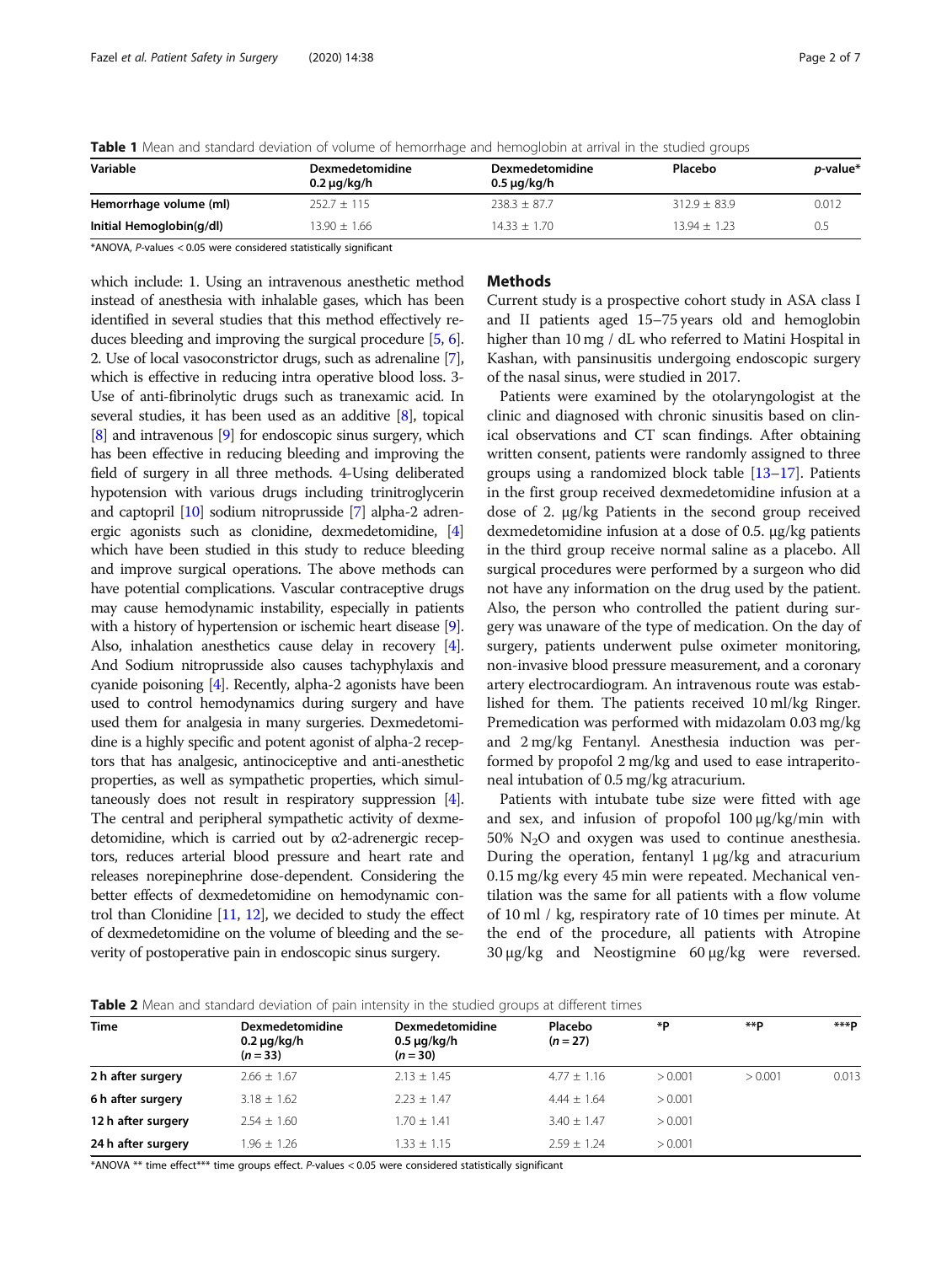| <b>Time</b>      | <b>Dexmedetomidine</b><br>$0.2 \mu g/kg/h$<br>$(n = 33)$ | <b>Dexmedetomidine</b><br>$0.5 \mu g/kg/h$<br>$(n = 30)$ | Placebo<br>$(n = 27)$ | *P    | **D     | ***P  |
|------------------|----------------------------------------------------------|----------------------------------------------------------|-----------------------|-------|---------|-------|
| Before induction | $125.39 \pm 18.23$                                       | $129.50 + 13.21$                                         | $126.29 \pm 20.59$    | 0.630 | > 0.001 | 0.024 |
| After induction  | $125.84 + 17.32$                                         | $124.63 + 15.03$                                         | $122.14 \pm 19.70$    | 0.710 |         |       |
| End of surgery   | $110.48 + 16.74$                                         | $113.43 + 15.73$                                         | $105.48 + 9.62$       | 0.124 |         |       |
| Recovery state   | $111.27 \pm 13.24$                                       | $109.26 + 10.97$                                         | $118.25 \pm 12.52$    | 0.019 |         |       |
|                  |                                                          |                                                          |                       |       |         |       |

<span id="page-2-0"></span>Table 3 Mean and standard deviation of systolic blood pressure in the studied groups at different times

\* ANOVA \*\* time effect\*\*\* time groups effect. P-values < 0.05 were considered statistically significant

Systolic and diastolic blood pressure, heart rate, and saturated oxygen before and after induction, after intubation during surgery, were recorded every 15 min until the end of surgery. In the course of operation, if the field of bleeding was greater than Grade 3 (Table [1](#page-1-0)), to improve the surgical status of patients infusion of Trinitroglycerin (TNG) (0.25–0.5 g/kg/min) was started to reduce the mean arterial pressure (MAP) less than 80 mmHg. In patients whose blood pressure was not controlled by TNG or tachycardia, labetalol was used at doses of 5 mg. The amount of bleeding was calculated based on the lost volume and pharyngeal weight estimation. After the surgery and extubation, the patient was transferred to recovery. The patient was kept in recovery for 2 h. Demographic data of patients including sex, height and weight were recorded in a pre-designed questionnaire. Also, the length of surgery and anesthesia, hemoglobin before and 12 h after operation, the amount of TNG consumed, the amount of bleeding during operation and up to 12 h after surgery, the surgeon's satisfaction with the operation was also noted.

## Statistical analysis

Initially, the normalization of the dependent variables is investigated using Kolmogorov Smirnov test [[18](#page-5-0)–[20](#page-5-0)], then, if the data are normal, binary variations in each group are performed using paired t-test and comparison of the two groups is done using independent t-test [[21](#page-5-0)– [27\]](#page-5-0). Also, Wilcoxon rank-sum test and Mann–Whitney U test were used to analyze abnormal data. Finally, analysis of variance with repeated measurements was used to analyze the changes of related factors over time. P- values < 0.05 were considered statistically significant [[28](#page-5-0)–[31](#page-5-0)]. All statistical analyses were done using the Statistical Package for Social Science version 19 (SPSS Inc., Chicago, Illinois, USA) [\[32](#page-5-0)–[34\]](#page-6-0).

# Results

In this study, 90 patients were studied. The mean age of patients was  $41.02 \pm 11.93$ . 33 patients in the dexmedetomidine group 0.2 μg/kg/h, 30 patients in the dexmedetomidine group received 0.5 μg/kg/hr. and 27 patients in the placebo group. Sexual abnormalities did not differ significantly between the three groups.

In Table [1](#page-1-0), based on the results, the lowest volume of hemorrhage associated with the dexmedetomidine group is  $0.5 \mu$ g / kg / h. The volume of bleeding was significantly different between the three groups ( $p = 0.122$ ). The LSD post hoc test showed a significant difference between the control and the other two groups, while the difference between the two concentrations of dexmedetomidine was not observed ( $p < 0.05$ ). Hemoglobin was not significantly different between the three groups at baseline ( $p = 0.50$ ).

Also, the results showed that the satisfaction of the surgeon in the dexmedetomidine group was 0.5% μg/kg/ h more than other groups and there was a significant relationship between the satisfaction of the surgeon and the treatment groups ( $p < 0.001$ ).

As shown in Table [2](#page-1-0), the lowest pain levels at 2, 6, 12 and 24 h after surgery were related to the dexmedetomidine group 0.5 μg/kg/h. The analysis of variance with repeated measurements showed the effect of time on pain intensity changes, which indicates changes in pain

Table 4 Mean and standard deviation of diastolic blood pressure in the studied groups at different times

| <b>Time</b>      | <b>Dexmedetomidine</b><br>$0.2 \mu g/kg/h$<br>$(n = 33)$ | Dexmedetomidine<br>$0.5 \mu g/kg/h$<br>$(n = 30)$ | Placebo<br>$(n = 27)$ | *Р    | **D     | ***P  |
|------------------|----------------------------------------------------------|---------------------------------------------------|-----------------------|-------|---------|-------|
| Before induction | $77.24 + 9.75$                                           | $82.60 \pm 8.85$                                  | $76.74 \pm 8.40$      | 0.026 | > 0.001 | 0.013 |
| After induction  | $78.36 + 7.92$                                           | $80.20 + 10.01$                                   | $73.03 + 11.46$       | 0.020 |         |       |
| End of surgery   | $72.18 \pm 12.31$                                        | $74.96 + 12.34$                                   | $68.74 + 11.27$       | 0.155 |         |       |
| Recovery state   | $70.15 \pm 10.10$                                        | $70.40 + 12.37$                                   | $75.18 \pm 9.76$      | 0.148 |         |       |

\*ANOVA \*\* time effect\*\*\* time groups effect. P-values < 0.05 were considered statistically significant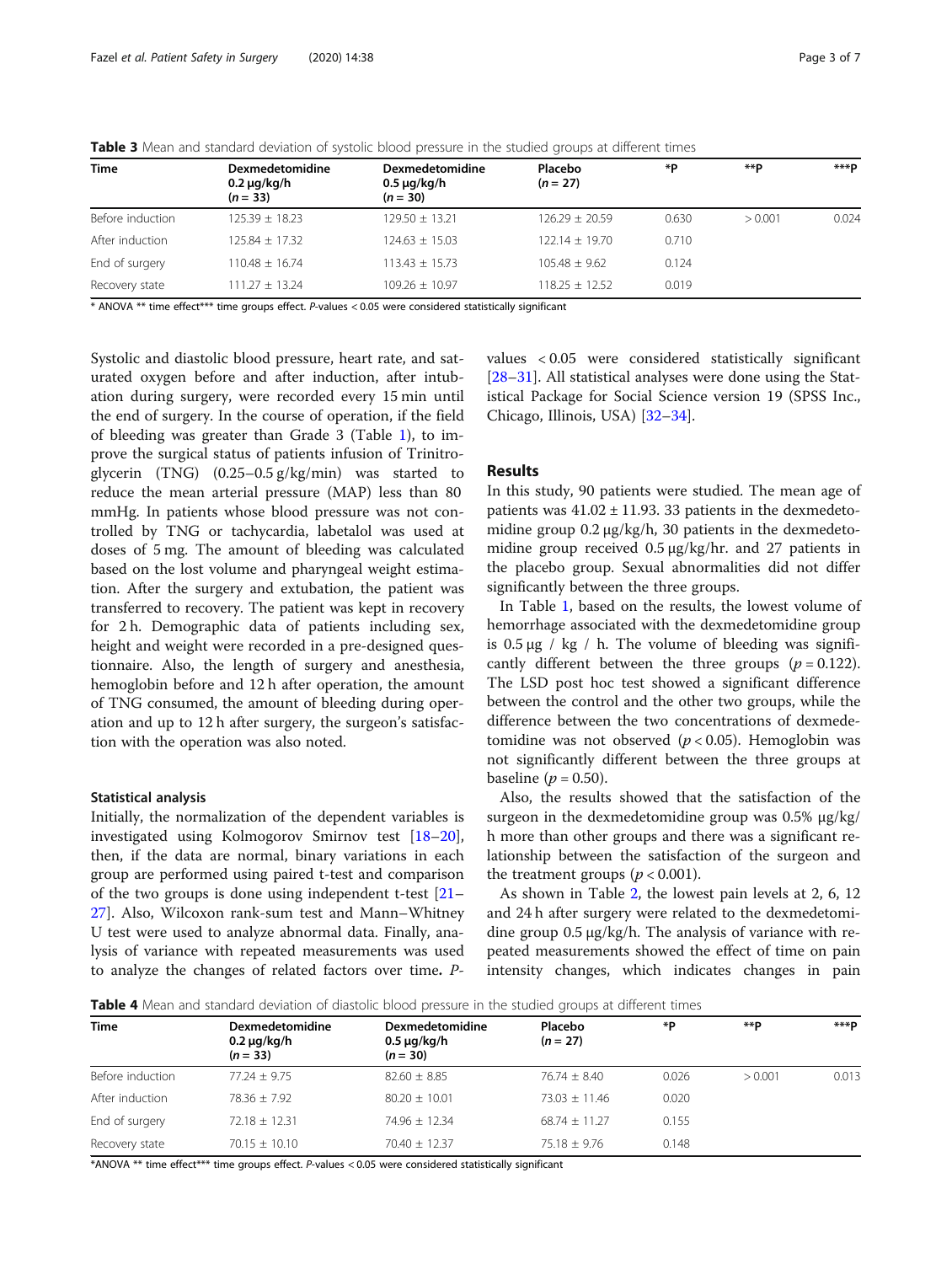| <b>Time</b>            | <b>Dexmedetomidine</b><br>$0.2 \mu g/kg/h$<br>$(n = 33)$ | <b>Dexmedetomidine</b><br>$0.5 \mu g/kg/h$<br>$(n = 30)$ | Placebo<br>$(n = 27)$ | <i>p</i> -value* |
|------------------------|----------------------------------------------------------|----------------------------------------------------------|-----------------------|------------------|
| Surgery duration (min) | $74.54 + 13.99$                                          | $79.83 \pm 21.99$                                        | $85.55 \pm 13.03$     | 0.047            |
| TNG                    | $2.01 + 2.50$                                            | $1.98 + 2.24$                                            | $2.24 + 1.88$         | 0.896            |
| Labetalol              | $11.96 + 8.47$                                           | $15.16 + 11.02$                                          | $13.14 + 8.45$        | 0.401            |

Table 5 Duration of operation, and the amount used drugs for reducing blood pressure in the studied groups at different times

\*ANOVA. P-values < 0.05 were considered statistically significant

intensity in the three studied groups during the measurement times  $(P < 0.001)$ . Also, the interactive effect of time and therapeutic groups on pain changes revealed the difference between treatment groups over time on pain changes ( $P = 0.013$ ).

Also, according to the results, the lowest heart rate before induction, after induction and end of operation with dexmedetomidine group was 0.5 μg/kg/h, but in the recovery phase it was 0.2 μg/kg/h. Analysis of variance with repeated measurements revealed the effect of time factor on heart rate changes, which indicates changes in heart rate in the three studied groups during measurement times  $(P < 0.001)$ . Also, there was no interaction between time factor and therapeutic groups on changes in heart rate, which indicates that there is no difference between treatment groups over time on changes in heart  $rate(P=.392)$ .

In Table [3,](#page-2-0) based on the results, the lowest systolic blood pressure before the induction was related to the 0.2 dexmedetomidine group, after the induction and the end of operation was related to the placebo group, and in the recovery state the dexmedetomidine group was 0.5. Analysis of variance with repeated measurements revealed the effect of time factor on systolic blood pressure changes, indicating changes in systolic blood pressure in the three studied groups over time  $(P < 0.001)$ . The effect of time agent and therapeutic groups on the changes in systolic blood pressure was also seen, indicating the difference between treatment groups over time on systolic blood pressure changes  $(P = 0.024)$ .

In Table [4](#page-2-0), the least amount of diastolic blood pressure was observed before and after the induction and the end of the operation in the placebo group. In the recovery, the lowest pressure was related to 0.2 dexmedetomidine. Analysis of variance with repeated measurements revealed the effect of time factor on diastolic blood pressure changes, which indicates diastolic blood pressure changes in the three groups studied during the measurement times ( $P <$ 0.001). Also, the interaction effect of time agent and therapeutic groups on diastolic blood pressure changes, which indicates the difference between treatment groups over time on diastolic blood pressure changes ( $P = 0.013$ ).

Based on the results, the highest percentage of arterial oxygen saturation (SPO2) before and after recovery was related to the placebo group. After induction was related to 0.5dexmedetomidine group and at the end of operation the dexmedetomidine group was 0.2. Analysis of variance with repeated measurements showed the effect of time factor on SPO2 variations, which indicates that SPO2 changes were not observed in the three study groups during the measurement times  $(P = 0.386)$ . Also, the interaction effect of time agent and treatment groups on SPO2 changes was observed, indicating no difference between treatment groups over time on SPO2 changes ( $P = 0.523$ ).

In Table 5, the duration of the operation and the amount of blood pressure reducing drugs used in the studied groups at different times are presented. The lowest duration of action was related to the 0.2 dexmedetomidine group. LSD post hoc test showed a significant difference between the control and the other two groups. However, this difference was not observed between the two concentrations of dexmedetomidine ( $p < 0.05$ ). The highest TNG consumption was in the placebo group and the highest dose of Labetalol was in the 0.5 dexmedetomidine group. There was no significant difference in TNG and Labetalol in the three groups  $(P = 0.401)$ .

In Table 6, the mean and standard deviation of drug consumption in the studied groups are presented at different times. As it can be seen, the lowest levels of morphine and pethidine used were related to the 0.5 dexmedmotidine group.

Table 6 Mean and standard deviation of drug consumption in the studied groups at different times

| <b>Time</b>    | Dexmedetomidine<br>$0.2 \mu g/kg/h$<br>$(n = 33)$ | <b>Dexmedetomidine</b><br>$0.5 \mu g/kg/h$<br>$(n = 30)$ | Placebo<br>$(n = 27)$ | <i>p</i> -value* |
|----------------|---------------------------------------------------|----------------------------------------------------------|-----------------------|------------------|
| Morphine (mg)  | $1.24 \pm 1.75$                                   | $1.00 \pm 1.25$                                          | $1.62 + 2.27$         | 0.414            |
| Pethidine (mg) | $9.51 + 11.00$                                    | $3.00 + 7.02$                                            | $14.88 + 10.77$       | > 0.001          |

\*ANOVA. P-values < 0.05 were considered statistically significant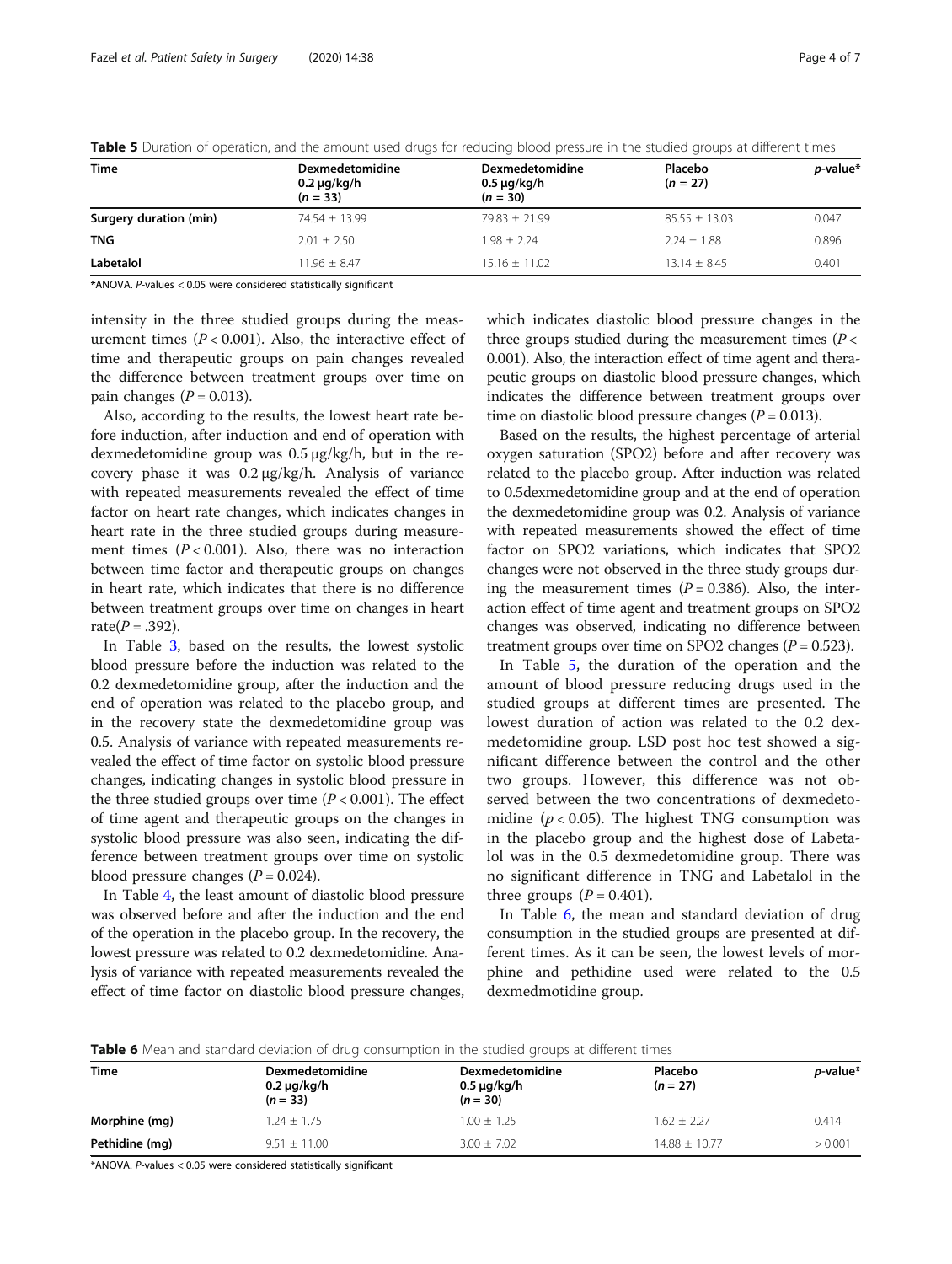# **Discussion**

Overall, 90 consecutive patients were enrolled in this study.to determine the effect of dexmedetomidine on the volume of bleeding and the severity of postoperative pain in endoscopic sinus surgery. The mean age of patients was  $41.02 \pm 11.93$  years. 33 patients in the dexmedetomidine group 0.2 μg/kg/h, 30 patients in the dexmedetomidine group received 0.5 μg/kg/h and 27 patients in the placebo group. The lowest amount of bleeding in the dexmedetomidine group was 0.5 μg/kg/h. The volume of bleeding between the three groups was significantly different ( $p = 0.122$ ). The satisfaction of the surgeon in the dexmedmotidine group was  $0.5%$  μg / kg / h more than other groups. The satisfaction of the surgeon was significantly correlated with the treatment groups ( $p < 0.001$ ). The lowest pain levels at 2,6,12 and 24 h after surgery were related to the dexmedmotidine group 0.5 μg/kg/h. The lowest duration of action was related to the dexmedmotidine group 0.2 μg/kg/h. The LSD post hoc test showed a significant difference between the control and the other two groups, while the difference between the two concentrations of dexmedmotidine was not observed  $(p < 0.05)$ . The highest TNG consumption was in the placebo group and the highest dose of Labetalol was  $0.5 \mu$ g/ kg/h in dexmedmotidine group.

In a study done by Anjan Das comparing the effect of dexmedmotidine and clonidine on controlled hypotension and postoperative endoscopic sinus surgery was shown that dexmedmotidine had a greater effect on the control of pressure and decreased bleeding during surgery and postoperative pain [\[11\]](#page-5-0), which these findings were similar to those of our study.

In another study, the effect of dexmedmotidine versus Esmolol on controlled hypotension in endoscopic sinus surgery was investigated, which showed that dexmedmotidine was more effective [\[4\]](#page-5-0). In our study, the dexmedmotidine group in contrast to the placebo group also had more efficacy on controlling pressure and reducing bleeding during surgery and postoperative pain. The study by Alex Becker and colleagues found that the effects of dexmedmotidine and propofol doses compared to fentanyl and propofol on the quality of recovery and postoperative fatigue in patients undergoing spinal surgery revealed that recovery was better in dexmedmotidine-propofol group as well as patients had fewer postoperative symptoms [[35](#page-6-0)], which is an indication of our study results. In another study, comparing the effect of dexmedmotidine versus placebo on recovery quality in 24 h after surgery, and its effect on postoperative vomiting, showed that single dose of dexmedmotidine improved recovery quality and decreased vomiting in recovery unit [[36](#page-6-0)]. In our study, the group receiving dexmedmotidine had less relief in recovery compared to placebo. A study by Ramamani Mariappan. compared the effect of oral clonidine versus dexmedmotidine on the amount of need for anesthetic during surgery and the quality of recovery and hemodynamic control in spinal surgery, which showed that hemodynamic control and recovery quality in each two groups were equal and the amount of anesthetic was higher in the dexmedmotidine group [\[37](#page-6-0)]. In our study, the duration of the operation and the result of the anesthetic level in the dexmedmotidine group were less than  $0.2 \mu$ g/kg/h of the other groups.

In another study, dexmedmotidine was compared with placebo on early postoperative cognitive impairment in postoperative laparoscopic cholecystectomy in elder people, which showed that dexmedmotidine significantly reduced postoperative early cognitive impairment in the elderly laparoscopic cholecystectomy surgery [[38\]](#page-6-0). Other research group also examined the need for postoperative sedation drugs in the group of dexmedmotidine and total intravenous anesthesia (TIVA) versus Remifentanil and TIVA in Genomic Laparoscopic Video Surgery, indicating that the need for Postoperative analgesics for postoperative pain decreased in the dexmedmotidine and TIVA groups [[39\]](#page-6-0), which was similar to our study result. In another study, comparing the effect of dexmedmotidine+Desflurane and placebo+Desflurane on the amount of post-operative need of sedation drugs and postoperative vomiting and survival in the recovery unit in Laparoscopic bariatric surgery showed that the issues were decreased in the dexmedmotidine+Desflurane group, [\[40\]](#page-6-0) which was similar to the result of our study.

# Conclusion

The lowest volume of bleeding related to the dexmedmotidine group was 0.5 μg/kg/h. The lowest pain levels in the 2,6,12 and 24 h postoperative pain group were 0.5 μg/kg/hr. dexmedmotidine. The lowest duration of action was related to the 0.2 dexmedmotidine group and the lowest levels of morphine and pethidine used were in the 0.5 dexmedmotidine group. Consequently, the current results realize that the infusion of dexmedetomidine reduces blood loss and consumption of morphine and pethidine in patients undergoing endoscopic sinus surgery.

#### Acknowledgements

The researcher wishes to express his appreciation to the full cooperation of the patients who participated in this study.

# Authors' contributions

All the authors participated in the study design. MRF, ZA, HA and FA collected and documented the data and assisted in preliminary data analysis. FA and MRF wrote the initial draft. FA and MRF participated in draft revision, data analysis and editing of the final draft. The author(s) read and approved the final manuscript.

#### Funding

The financial support for the current research was provided by Research Deputy of Kashan University of Medical Sciences, Kashan, Iran.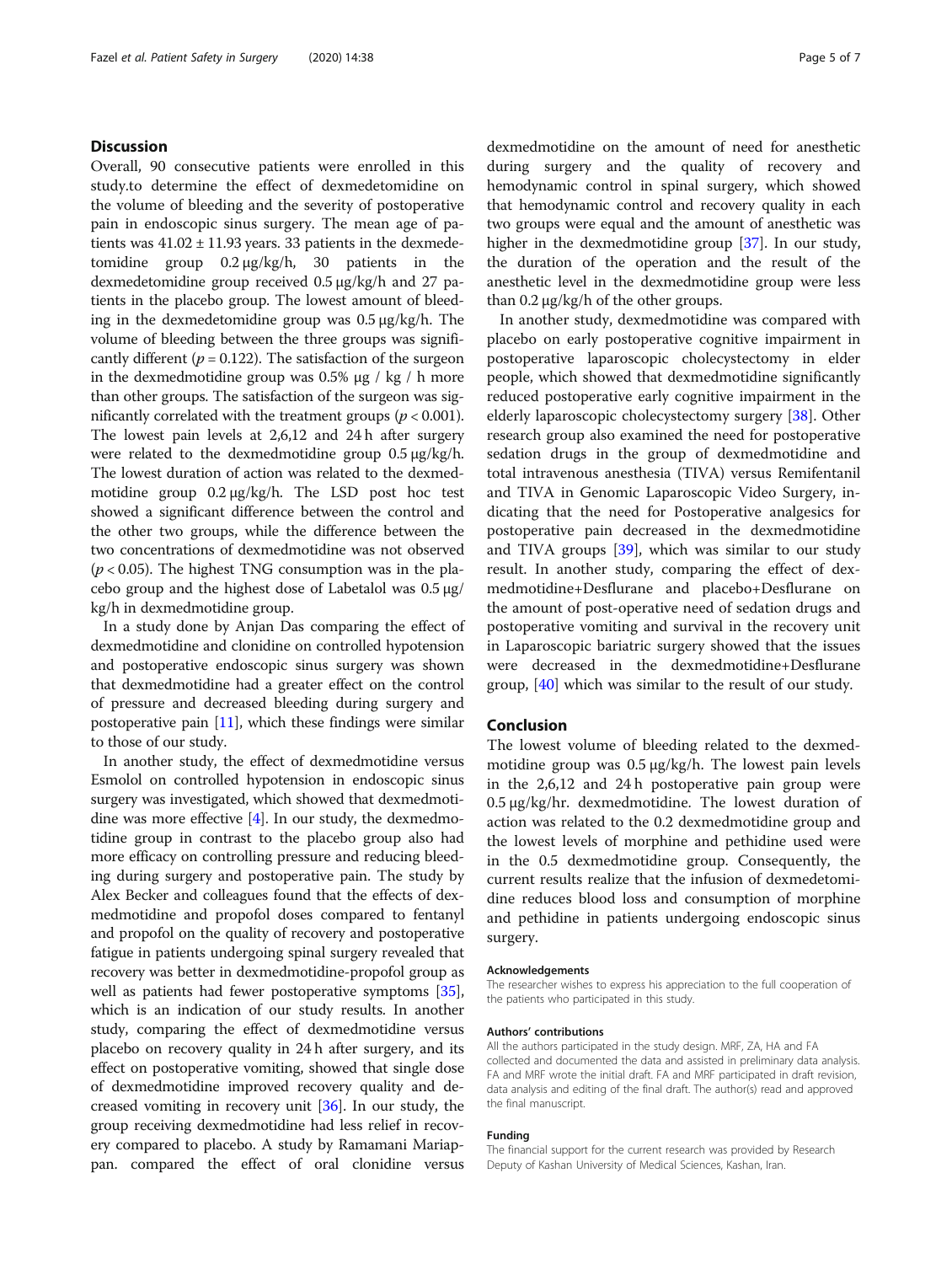# <span id="page-5-0"></span>Availability of data and materials

The dataset used in this study is available with the authors and can be made available upon request.

### Ethics approval and consent to participate

All procedures performed in studies involving human participants were in accordance with the ethical standards of the institutional and national research committee and with the 1964 Helsinki declaration and its later amendments.

# Consent for publication

Not applicable.

#### Competing interests

The authors declared that they have no competing interests.

#### Author details

<sup>1</sup>Department of Radiology, Faculty of Medicine, Kashan University of Medical Sciences, Kashan, Iran. <sup>2</sup>Research Center of Biochemistry and Nutrition in Metabolic Disorder, Kashan University of Medical Sciences, Kashan, Iran. <sup>3</sup>Department of Community Medicine, School of Medicine, Social Determinants of Health Research Center, Kashan University of Medical Sciences, Kashan, Iran.

# Received: 4 March 2020 Accepted: 29 September 2020 Published online: 13 October 2020

## References

- 1. Cheng Y, Xue F, Wang TY, et al. Analyses and treatments of postoperative nasal complications after endonasal transsphenoidal resection of pituitary neoplasms. Medicine (Baltimore). 2017;96(15):e6614. [https://doi.org/10.1097/](https://doi.org/10.1097/MD.0000000000006614) [MD.0000000000006614.](https://doi.org/10.1097/MD.0000000000006614)
- 2. Iwasaki T, Saitoh I, Takemoto Y, Inada E, Kanomi R, Hayasaki H, Yamasaki Y. Improvement of nasal airway ventilation after rapid maxillary expansion evaluated with computational fluid dynamics. Am J Orthod Dentofac Orthop. 2012;141(3):269–78.
- 3. Flint PW, Haughey BH, Niparko JK, Richardson MA, Lund VJ, Robbins KT, Lesperance MM, Thomas JR. Cummings otolaryngology-head and neck surgery E-book: head and neck surgery, 3-volume set: Elsevier health sciences; 2010.
- 4. Guven DG, Demiraran Y, Sezen G, Kepek O, Iskender A. Evaluation of outcomes in patients given dexmedetomidine in functional endoscopic sinus surgery. Ann Otol Rhinol Laryngol. 2011;120(9):586–92.
- 5. Wormald PJ, Van Renen G, Perks J, Jones JA, Langton-Hewer CD. The effect of the total intravenous anesthesia compared with inhalational anesthesia on the surgical field during endoscopic sinus surgery. Am J Rhinol. 2005; 19(5):514–20.
- 6. Ankichetty SP, Ponniah M, Cherian V, Thomas S, Kumar K, Jeslin L, Jeyasheela K, Malhotra N. Comparison of total intravenous anesthesia using propofol and inhalational anesthesia using isoflurane for controlled hypotension in functional endoscopic sinus surgery. J Anaesthesiol Clin Pharmacol. 2011;27(3):328.
- 7. Panda N, Verma RK, Panda NK. Efficacy and safety of high-concentration adrenaline wicks during functional endoscopic sinus surgery. J Otolaryngol Head Neck Surg. 2012;41(2):131–7. <https://doi.org/10.2310/7070.2011.110177>.
- 8. Yaniv E, Shvero J, Hadar T. Hemostatic effect of tranexamic acid in elective nasal surgery. Am J Rhinol. 2006;20(2):227–9.
- 9. Alimian M, Mohseni M. The effect of intravenous tranexamic acid on blood loss and surgical field quality during endoscopic sinus surgery: a placebocontrolled clinical trial. J Clin Anesth. 2011;23(8):611–5.
- 10. Činčikas D, Ivaškevičius J. Application of controlled arterial hypotension in endoscopic rhinosurgery. Medicina. 2003;39(9):852–9.
- 11. Das A, Mukherje A, Chhaule S, Chattopadhyay S, Halder P, Mitra T, Basunia S, Mandal S. Induced hypotension in ambulatory functional endoscopic sinus surgery: A comparison between dexmedetomidine and clonidine as premedication. A prospective, double-blind, and randomized study. Saudi J Anaesth. 2016;10(1):74.
- 12. Mizrak A, Karatas E, Saruhan R, Kara F, Oner U, Saricicek V, Baysal E. Does dexmedetomidine affect intraoperative blood loss and clotting tests in pediatric adenotonsillectomy patients? J Surg Res. 2013;179(1):94–8.
- 13. Alavi NM, Madani M, Sadat Z, Kashani HH, Sharif MR. Fatigue and vitamin D status in Iranian female nurses. Global J Health Sci. 2016;8(6):196.
- 14. Sharif MR, Kheirkhah D, Madani M, Kashani HH. The relationship between iron deficiency and febrile convulsion: a case-control study. Global J Health Sci. 2016;8(2):185.
- 15. Samimi M, Dadkhah A, Haddad Kashani H, et al. The Effects of Synbiotic Supplementation on Metabolic Status in Women With Polycystic Ovary Syndrome: a Randomized Double-Blind Clinical Trial. Probiotics & Antimicro. Prot. 2019;11:1355–61. [https://doi.org/10.1007/s12602-018-9405-z.](https://doi.org/10.1007/s12602-018-9405-z)
- 16. Haddad Kashani H, Seyed Hosseini E, Nikzad H, Soleimani A, Soleimani M, Tamadon MR, Keneshlou F, Asemi Z. The effects of vitamin D supplementation on signaling pathway of inflammation and oxidative stress in diabetic hemodialysis: a randomized, double-blind, placebo-controlled trial. Front Pharmacol. 2018;9:50.
- 17. Saba MA, Valeh T, Ehteram H, Kashani HH, Zahedi MG. Diagnostic value of neuron-specific enolase (NSE) and cancer antigen 15-3 (CA 15-3) in the diagnosis of pleural effusions. Asian Pac J Cancer Prev. 2017;18(1):257.
- 18. Ferdosian M, Khatami MR, Malekshahi ZV, Mohammadi A, Kashani HH, Shooshtari MB. Identification of immunotopes against Mycobacterium leprae as immune targets using PhDTm-12mer phage display peptide library. Trop J Pharm Res. 2015;14(7):1153–9.
- 19. Sharif MR, Kashani HH, Ardakani AT, Kheirkhah D, Tabatabaei F, Sharif A. The effect of a yeast probiotic on acute diarrhea in children. Probiotics Antimicrob Proteins. 2016;8(4):211–4.
- 20. Kashani HH, Nikzad H, Mobaseri S, Hoseini ES. Synergism effect of nisin peptide in reducing chemical preservatives in food industry. Life Sci J. 2012;9(1):496–501.
- 21. Sharif A, Kashani HH, Nasri E, et al. The Role of Probiotics in the Treatment of Dysentery: a Randomized Double-Blind Clinical Trial. Probiotics & Antimicro. Prot. 2017;9:380–5. <https://doi.org/10.1007/s12602-017-9271-0>.
- 22. Piroozmand A, Kashani HH, Zamani B. Correlation between Epstein-Barr virus infection and disease activity of systemic lupus erythematosus: a crosssectional study. Asian Pac J Cancer Prev. 2017;18(2):523.
- 23. Tamadon MR, Soleimani A, Keneshlou F, Mojarrad MZ, Bahmani F, Naseri A, Kashani HH, Hosseini ES, Asemi Z. Clinical trial on the effects of vitamin D supplementation on metabolic profiles in diabetic hemodialysis. Horm Metab Res. 2018;50(01):50–5.
- 24. Moghaddasi Mohammad S, Kashani HH, Azarbad Z. Capparis spinosa L. Propagation and medicinal uses. Life Sci J. 2012;9(4):684–6.
- 25. Kashani HH, Moniri R. Expression of recombinant pET22b-LysK-cysteine/ histidine-dependent amidohydrolase/peptidase bacteriophage therapeutic protein in Escherichia coli BL21 (DE3). Osong Public Health Res Perspect. 2015;6(4):256–60.
- 26. Kashani HH, Moshkdanian G, Atlasi MA, Taherian AA, Naderian H, Nikzad H. Expression of galectin-3 as a testis inflammatory marker in vasectomised mice. Cell J. 2013;15(1):11.
- 27. Najaran H, Rashtbari H, Mohammadi A, Soleimanifar F, Izadpanah F, Kashani HH, Bafrani HH. The protective effect of coenzyme Q10 and berberine on sperm parameters, with and without varicocelectomy in rats with surgically induced varicoceles. Comp Clin Pathol. 2019;28(2):479–85.
- 28. Kamani M, Hosseini ES, Kashani HH, Atlasi MA, Nikzad H. Protective Effect of Lepidium sativum Seed Extract on Histopathology and Morphology of Epididymis in Diabetic Rat Model. Int J Morphol. 2017;35(2).
- 29. Razavi M, Jamilian M, Samimi M, Ebrahimi FA, Taghizadeh M, Bekhradi R, Hosseini ES, Kashani HH, Karamali M, Asemi Z. The effects of vitamin D and omega-3 fatty acids co-supplementation on biomarkers of inflammation, oxidative stress and pregnancy outcomes in patients with gestational diabetes. J Nutr Metab. 2017;14(1):80.
- 30. Mazoochi T, Khamechian T, Ehteram M, Kashani HH. The effect of melatonin on expression of p53 and ovarian preantral follicle development isolated from vitrified ovary. Comp Clin Pathol. 2018;27(1):83–8.
- 31. Hosseini ES, Zarei MA, Babashah S, Sistani RN, Sadeghizadeh M, Kashani HH, Mahabadi JA, Izadpanah F, Atlasi MA, Nikzad H. Studies on combination of oxaliplatin and dendrosomal nanocurcumin on proliferation, apoptosis induction, and long non-coding RNA expression in ovarian cancer cells. Cell Biol Toxicol. 2019;35(3):247–66.
- 32. Lotfi A, Shiasi K, Amini R, Jahangiri M, Sharif MR, Akbari H, Talari H, Hajmobini Z, Hami K, Kashani HH. Comparing the effects of two feeding methods on metabolic bone disease in newborns with very low birth weights. Global J Health Sci. 2016;8(1):249.
- 33. Jalali HK, Salamatzadeh A, Jalali AK, Kashani HH, Asbchin SA, Issazadeh K. Antagonistic activity of Nocardia brasiliensis PTCC 1422 against isolated